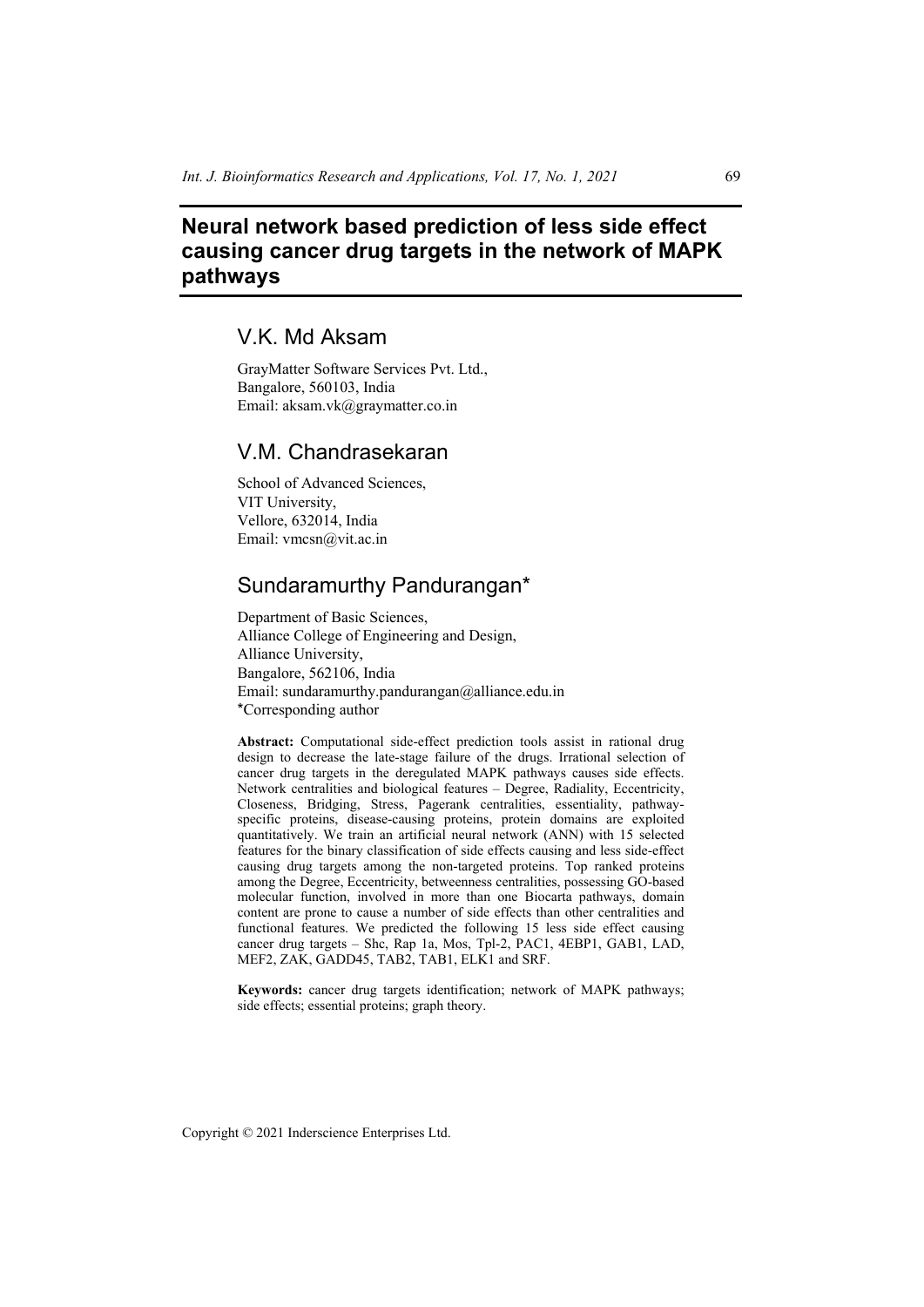#### 70 *V.K. Md Aksam et al.*

**Reference** to this paper should be made as follows: Md Aksam, V.K., Chandrasekaran, V.M. and Pandurangan, S. (2021) 'Neural network based prediction of less side effect causing cancer drug targets in the network of MAPK pathways', *Int. J. Bioinformatics Research and Applications*, Vol. 17, No. 1, pp.69–79.

**Biographical notes:** V.K. Md Aksam is a Data Scientist, GrayMatter Software Services Pvt. Ltd., Bangalore His specialisation includes network based cancer drug target identification and data analytics. He did his PhD and MSc in VIT University and Pondicherry University, respectively.

V.M. Chandrasekaran is working as a Professor of Mathematics in the School of Advanced Sciences, Vellore Institute of Technology, Vellore. He was awarded his PhD degree by the University of Madras in 1997. He has 25 years of teaching and research experience. His current research interests include Algebra, Graph Theory and Queueing Theory. He has published more than 100 technical papers in refereed journals and conference proceedings. He is serving as an editorial board member of three international journals. He has also reviewed papers for many international journals. He has guided 10 PhD scholars.

Sundaramurthy Pandurangan is a Professor of Mathematics at the Depatment of Basic Sciences, Alliance College of Engineering and Design, Alliance University, Bangalore. His research specialisation includes network biology, systems biology, structural bioinformatics and computational genomics. He has contributed to the development of a bioinformatics web server and a software product for pharma R&D. He graduated from the Indian Institute of Technology Roorkee and mentored a PhD scholar.

This paper is a revised and expanded version of a paper entitled 'Neural network based prediction of less side effect causing cancer drug targets in the network of MAPK pathways' presented in *Inbix-2017*, BISR, Jaipur, India, 7 November, 2017.

#### **1 Introduction**

Side effects prediction is of higher importance to both industries and academics based on the identification of new drugs and new drug targets. The significant cost of R&D to identify new targets and late-stage failure of the drug due to several side effects is a growing concern (Siramshetty et al., 2016). Computational tools act successfully in the prediction of side effects at an early stage and reduce the time and cost spent on the drug development. Early side effects detection based on targets found in literature are structure-activity relationship analysis (Hammann et al., 2010), chemical structures (Bender et al., 2007), integration of chemical and biological space (Yamanishi et al., 2012) and quantitative prediction (Kotlyar et al., 2012). Post-genomic era shifts the paradigm of studies from individual gene structure to the network-based effectiveness of drugs (Kotlyar et al., 2012; Tang and Aittokallio, 2014). Acceptance of the fact of interacting proteins carrying cellular functions and inhibitive effects of the individual proteins causing effects were studied (Perez-Lopez et al., 2015). This increases various databases of side effects by considering biological networks (Duran-Frigola and Aloy, 2013). Specifically, on disease like cancer, therapeutics approach of targeting single gene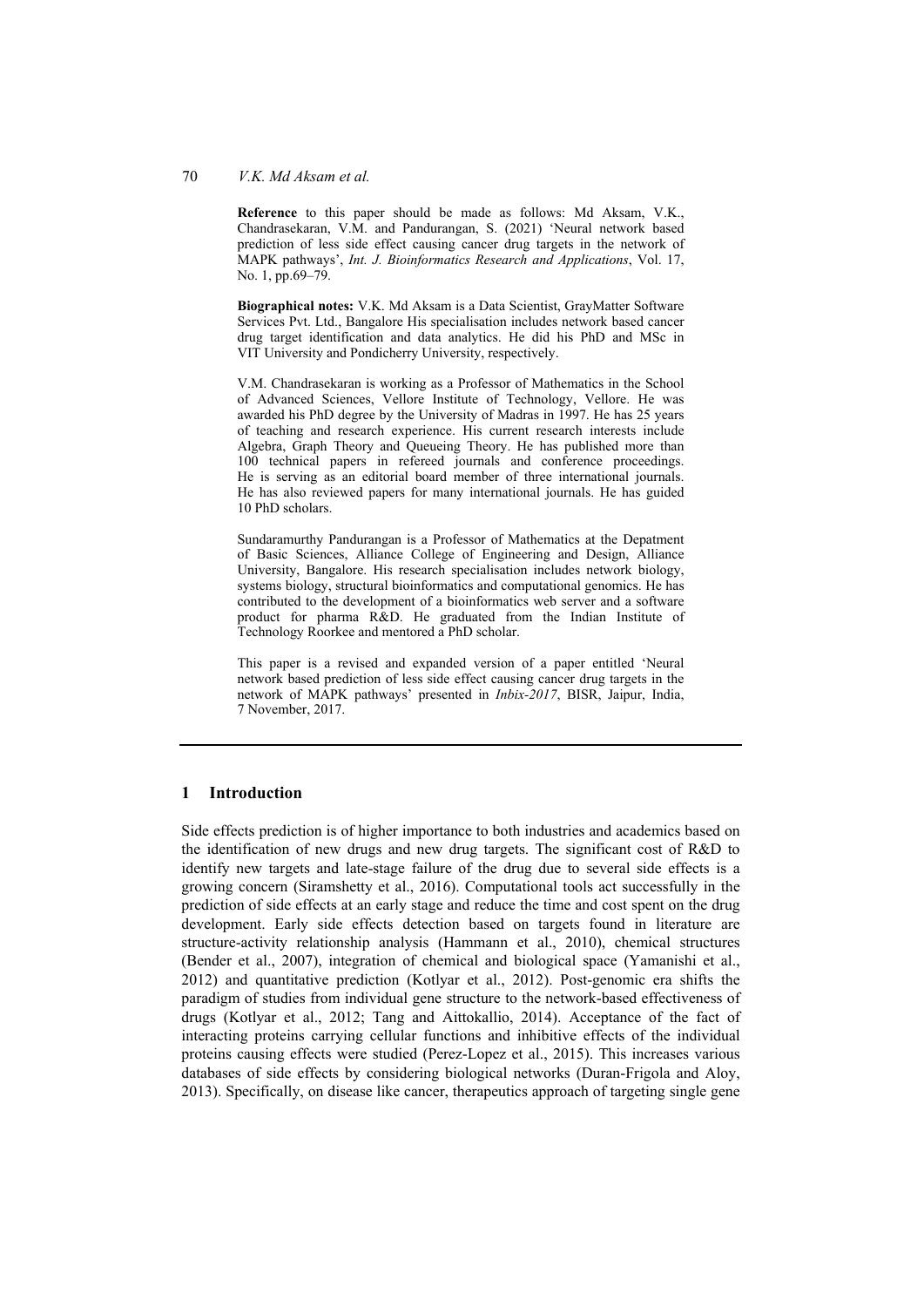retain the connection through feedback, compensatory and redundant loops. Understanding of biological signal machinery gives effective intervention schemes (Dorel et al., 2015; Peng and Schork, 2014).

In the literature, several centrality measure of the networks are individually link side effects like Degree (Wang et al., 2013), Betweeness (Wang et al., 2013), Radiality (Tosadori et al., 2014; Isik et al., 2015), Eccentricity (Tosadori et al., 2014; Lan et al., 2010; Feng et al., 2017), Closeness (Tosadori et al., 2014; Lan et al., 2010), Bridging (Hwang et al., 2008), Stress (Tosadori et al., 2014; Isik et al., 2015) and Pagerank (Grolmusz, 2015). Drug targets involved in more number of functional features also individually linked to side effects like Biocarta pathway (Dy and Adjei, 2013; Van Wijk et al., 2015), biological process (Huang et al., 2011), cellular component (Kotlyar et al., 2012), Molecular functions (Huang et al., 2011), Interpro domain (Patil et al., 2010), OMIM diseases and Essentiality. The collection of the features individually acclaimed for the prediction of side effects and their combination can be used to predict more accurately.

In this work, we consider 15 features like centrality measures, disease, and a pathway involving activities, essentiality and biological functional roles analysed from the nodes in the network of MAPK pathways. MAPK pathways are evolutionarily conserved and their role in cancer is well known (Wagner and Nebreda, 2009). Machine learning tools like artificial neural network (ANN) and support vector machine based side-effect prediction are gaining popularity in the recent years (Dimitri and Lió, 2017). We train the ANN on the 46 known targeted proteins and predict the targets in 36 non-targeted proteins can be involved in side effects.

#### **2 Methods**

MAPK pathways are extracted from the Science STKE database (http://stke.sciencemag. org/cm/stkecm). Network centralities Betweenness, Radiality, Eccentricity, Bridging, and Stress were measured using Cytoscape Centiscape plugin Cytoscape (Shannon et al., 2003). Gephi (Bastian et al., 2009) is used to find Closeness, Degree and Pagerank centrality. Functional features collected from DAVID database of level 5 (Dennis et al., 2003). Proteins involved in more than one pathway are identified by using Biocarta. Domain feature and disease properties of the proteins are extracted from Interpro (Apweiler et al., 2001) and OMIM database (Feramisco et al., 2009) respectively. Essentiality and functional characteristics of proteins are extracted from DEG10 (Luo et al., 2013) and GO database (Gene Ontology Consortium et al., 2004) respectively. DR.PRODIS (Zhou et al., 2015) database is used on proteins in the network of MAPK pathways to isolate chronic side effects (neuro and psychiatry, cardiovascular, respiratory and diabetes) causing target. ANN analysis of topological and functional features is carried out using MATLAB 2014 with nntool (Figure 1).

We have used backpropagation algorithm along with gradient descent method to train the model (ie) to determine the optimal parameters (weights). The mathematical formula is given below and the same can be found in the method section of the manuscript. We used backpropagation algorithm for weight updating function. Each variable is adjusted according to gradient descent with momentum,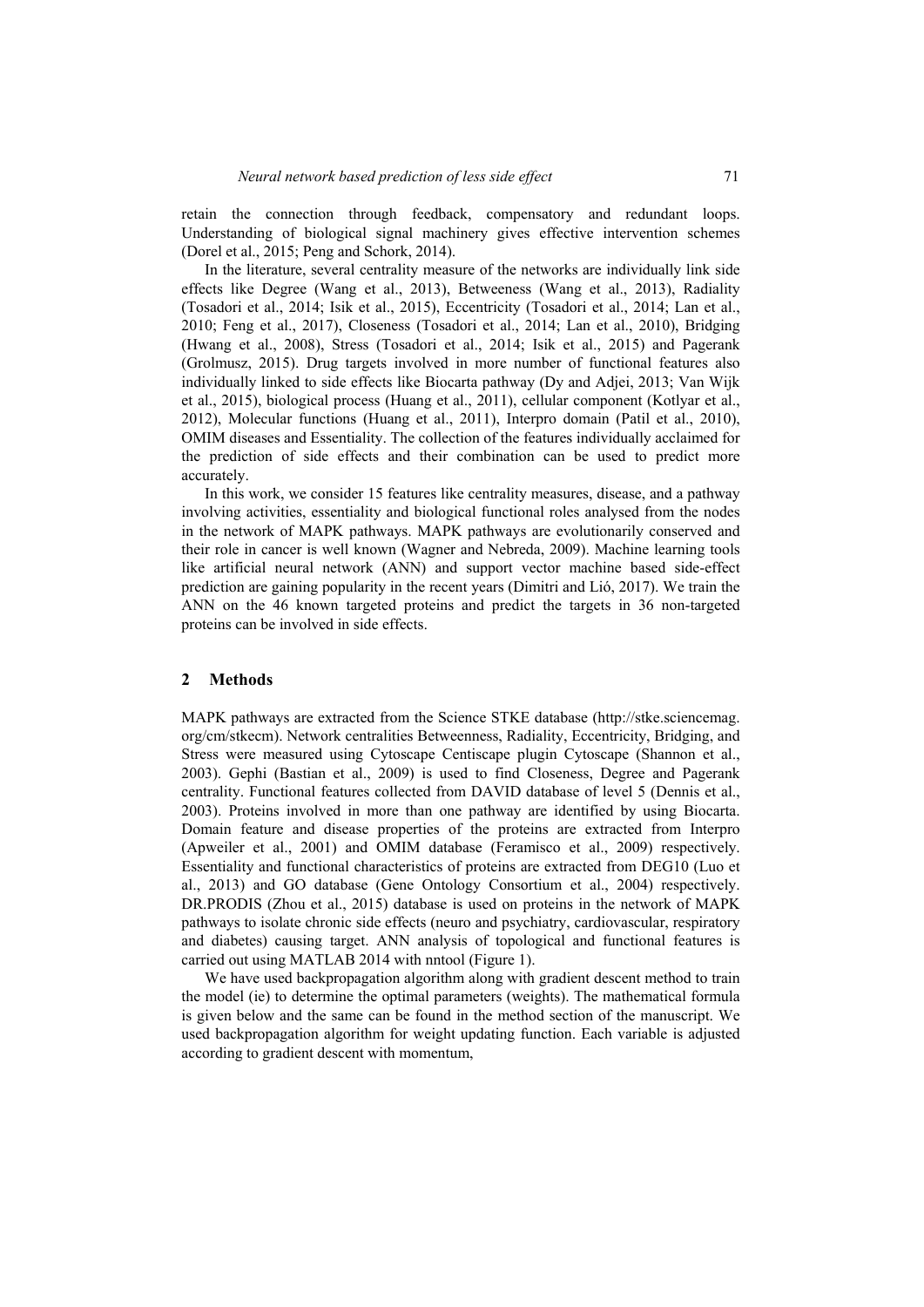#### 72 *V.K. Md Aksam et al.*

#### $dX = mc * dXprev + lr * mc * dperf / dX$

where *dXprev* is the previous change to the weight or bias.



Figure 1 ANN model to predict the less side effects causing drug targets

#### **3 Results**

### *3.1 Network of MAPK pathways analysis with the centralities, pathways, GO annotations, protein domains, OMIM diseases and essentiality*

Network centralities Degree, Betweenness, Radiality, Eccentricity, Closeness, Bridging, Stress, and Pagerank using pairwise Kendall's correlation reveals three clusters of correlations. A correlation of 0.74 observed between Degree and Betweenness, followed by all pairwise combination of correlation between Radiality, Eccentricity, Closeness and Bridging as above 0.88 and correlation of 0.34 between Stress and Pagerank (Figure 2). Similar observation of pairwise Kendall's correlation were observed between eight different centralities carried out in gene regulatory network (Koschützki and Schreiber, 2008). The strong relationship between rank of centralities in the network of MAPK pathways between Degree and Betweenness shows the proteins with both properties of connectivity and functionality. Furthermore, topranked proteins in Degree and Betweenness overlap as eight proteins in both the centrality with different arrangements (bold proteins in Table 1). Xiujuan et al. (2013) found high Degree and Betweenness centrality containing target proteins causing more number of side effects. In our network, we observe 12 out of 15 top rank degree proteins, and 11 out of 15 top rank betweenness proteins found to cause chronic side effects. Takeshi et al. (2009) also reported the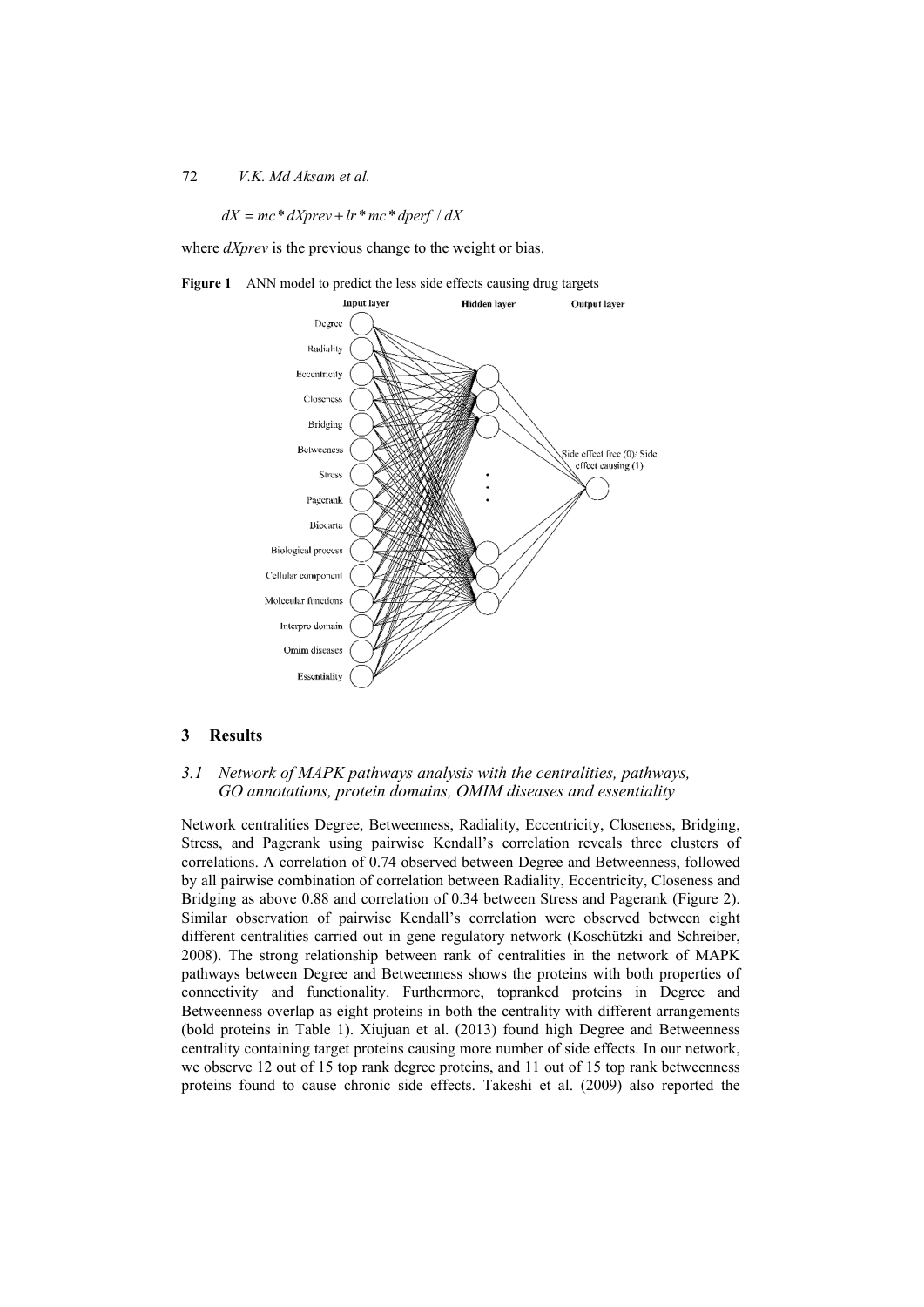oncogenes found to be the top rank degree nodes and they are less likely to be drug target due to unwanted side effects. From these pairwise centralities of both Degree and Pagerank with Biocarta pathway, Biological process, Cellular component, Molecular functions, Interpro domain, OMIM diseases and Essentiality shows very low correlations (0.4) like degree and domain content. While looking second clusters, centralities found to correlate among Radiality, Eccentricity, Closeness, and Bridging (Figure 1). Scardoni and Laudanna (2012) interpreted the three high valued centralities Radiality, Eccentricity, and Closeness to centrally influencing the regulations of other proteins in the proteinsignaling network. We found all the nodes in the top rank Radiality, Bridging and Closeness centralities with different positions and few top rank Radiality nodes overlap with those three centralities. Side effects among this top rank Radiality, Bridging and Closeness centralities reveals 8 out of 15 proteins causing chronic side effects. Only 6 proteins out of 15 top Eccentricity proteins overlap with top rank Radiality, Bridging and Closeness centralities. Top Eccentricity individually found to be capable of drug target with some hub proteins of passing signal transduction (Feng et al., 2017). In our network, top rank Eccentricity proteins overlapping with Radiality, Bridging and Closeness centralities. CHOP10, HSP27 and SRF found to be side-effect free and MAPKAP-K3, MAPKAP-K2, and ELK1 found to cause one or more side effects documented in the DR.PRODIS database.

**Figure 2** Kendall's correlation between the network centralities and biological features (see online version for colours)



Stress and Pagerank centrality correlates with 0.35 between them. Top rank stress centrality proteins claimed to be heavily involved in cellular processes (Scardoni and Laudanna, 2012) and top rank Pagerank claimed the mixed role of network function and drug targets (Li et al., 2016). A top-ranked Stress and Pagerank centrality node contains 9 out of 15 nodes in different position. Side effects among top Stress and Pagerank centrality proteins are 9 and 8 respectively out of 15 nodes. Side effects observed on top rank (15) Stress and Pagerank nodes are 9 and 8 respectively.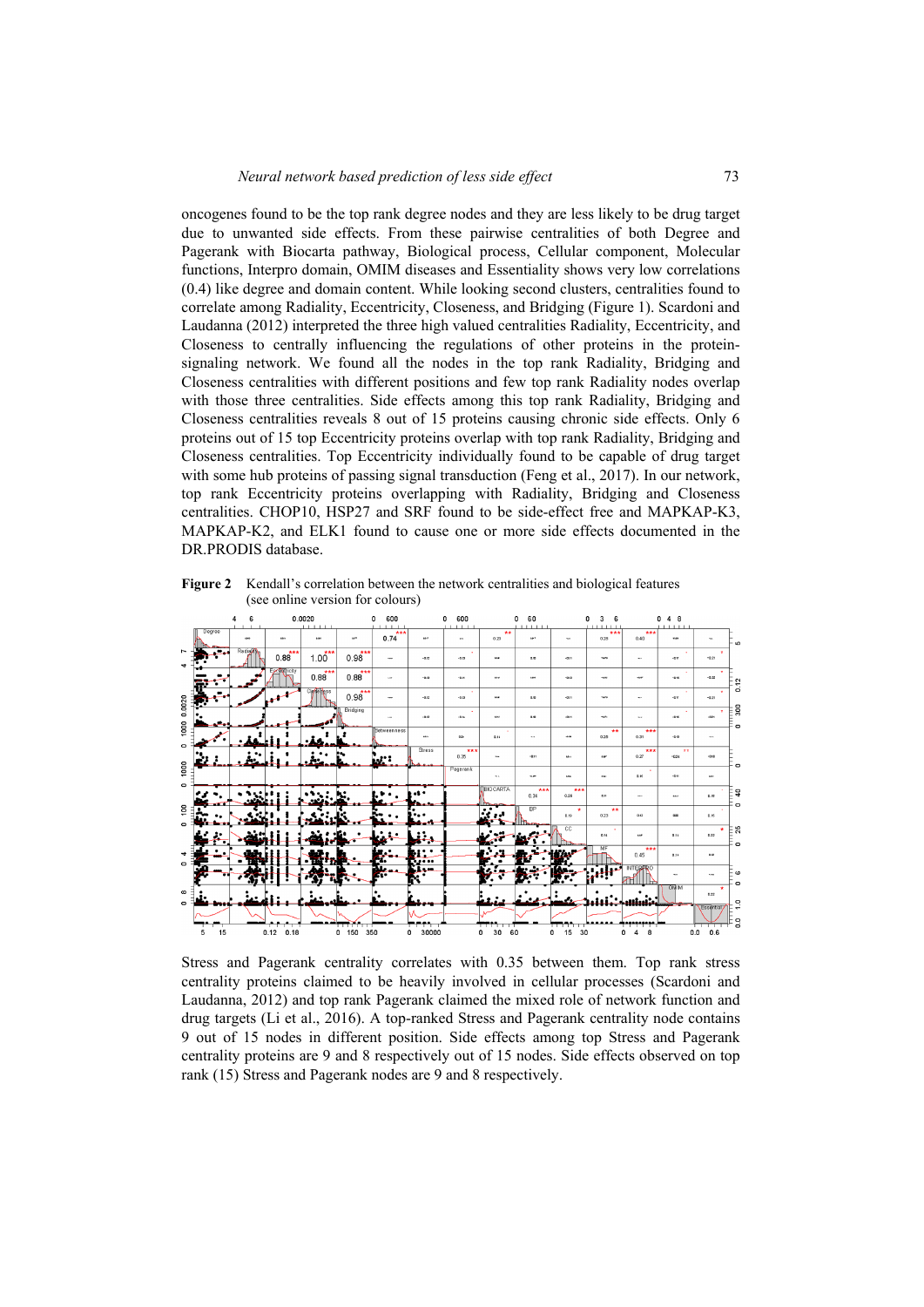Pairwise analysis among Biocarta pathway, Biological process, Cellular component, Molecular functions, Interpro domain, OMIM diseases, and Essentiality reveals no positive correlations on a pairwise basis. Drug target creates perturbations due to the hindrance of significant overlapping pathways (Bezerianos et al., 2017) and crosstalk in the signalling network (Van Wijk et al., 2015). We observed 10 out of 15 top-ranked Biocarta pathways based involved proteins causing chronic side effects. Gene Ontology (GO) annotates hierarchical terms on the biological process, cellular component, molecular functions of the proteins (Gene Ontology Consortium et al., 2004). Top-ranked (15) biological process, cellular component, molecular functions protein's targeted effects involved in 7, 7 and 10 side effects respectively. There are studies on the targeted removal of nodes with different biological process (Lee et al., 2011), molecular functions (Vogt et al., 2014) and cellular component (Kotlyar et al., 2012; Huang et al., 2011). Multi-domain proteins as a target for drugs found to draw number side effects. In our network, we found 10 out of 15 highest domain containing proteins target causes side effects. A large frequency of multidomain proteins found in eukaryotes (Ekman et al., 2005) led to analyse domain content in the network of MAPK pathways. A correlation of 0.45 is the maximum value attained between Molecular functions and Interpro domain. The correlation is due to a maximum number of domain contents of the proteins carry out various molecular functions in the network.

| Degree           | <b>Betweenness</b> | Radiality          | Eccentricity     | <b>Closeness</b>      | <b>Bridging</b>    | <b>Stress</b>    | Pagerank         |
|------------------|--------------------|--------------------|------------------|-----------------------|--------------------|------------------|------------------|
| MKK4             | MKK4               | <b>SRF</b>         | CHOP10           | <b>SRF</b>            | <b>SRF</b>         | ASK1             | MEKK2            |
| MKK7             | P38alpha           | <b>HSP27</b>       | MAPKAP-K3        | <b>HSP27</b>          | <b>HSP27</b>       | MKP3             | MKK5             |
| P38alpha         | P38beta            | MAPKAP-K2          | ELK1             | MAPKAP-K2             | MAPKAP-K2          | MKP4             | M3/6             |
| P38beta          | ERK1               | CHOP <sub>10</sub> | MAPKAP-K2        | CHOP <sub>10</sub>    | ELK1               | MLK3             | ASK1             |
| ERK1             | ERK <sub>2</sub>   | MAPKAP-K3          | <b>HSP27</b>     | MAPKAP-K3             | MAPKAP-K3          | MKP1             | MEKK3            |
| ERK <sub>2</sub> | MKK7               | ELK1               | <b>SRF</b>       | ELK1                  | ATF <sub>2</sub>   | ERK1             | MKP3             |
| JNK1             | MKP <sub>2</sub>   | $c$ -Jun           | MLK3             | $c$ -Jun              | CHOP <sub>10</sub> | MKK1             | MKP4             |
| JNK3             | JNK1               | ATF <sub>2</sub>   | MEKK4            | ATF <sub>2</sub>      | $c$ -Jun           | MKP <sub>2</sub> | MKK1             |
| JNK <sub>2</sub> | JNK3               | P38alpha           | <b>GCK</b>       | P38alpha              | P38alpha           | M3/6             | MKP <sub>2</sub> |
| Mkk2             | JNK <sub>2</sub>   | P38delta           | TAB <sub>2</sub> | P <sub>38</sub> delta | P38beta            | $p90-RSK$        | ERK <sub>2</sub> |
| MKK1             | Shc                | P38beta            | TAB <sub>1</sub> | P38beta               | P38delta           | 4EBP1            | MSK <sub>2</sub> |
| MSK <sub>2</sub> | Mkk2               | P38gamma           | <b>LZK</b>       | P38gamma              | P38gamma           | ERK <sub>2</sub> | MSK1             |
| MSK1             | MKK1               | MKP <sub>1</sub>   | MLTKa/b          | MKP1                  | MKP <sub>1</sub>   | MSK <sub>2</sub> | B-Raf            |
| MKP5             | MSK <sub>2</sub>   | MKK3               | MEKK1            | MKK3                  | MKK3               | MSK1             | Rap la           |

**Table 1** Three clusters of centralities (see online version for colours)

OMIM database containing diseases involving proteins shows 7 out of 15 top diseased targeted effect causes one or more chronic side effects. Top disease involving proteins is P53 involved in Adrenal cortical carcinoma, Breast cancer, Choroid plexus papilloma, Colorectal cancer, Hepatocellular carcinoma, Histiocytoma, Li-Fraumeni syndrome, Li-Fraumeni-like syndrome, Multiplemalignancy syndrome, Nasopharyngeal carcinoma, Osteosarcoma, Pancreatic cancer and Thyroid Carcinoma. Essential targets rather than just target determines the side effects (Xiujuan et al., 2013) and essential proteins found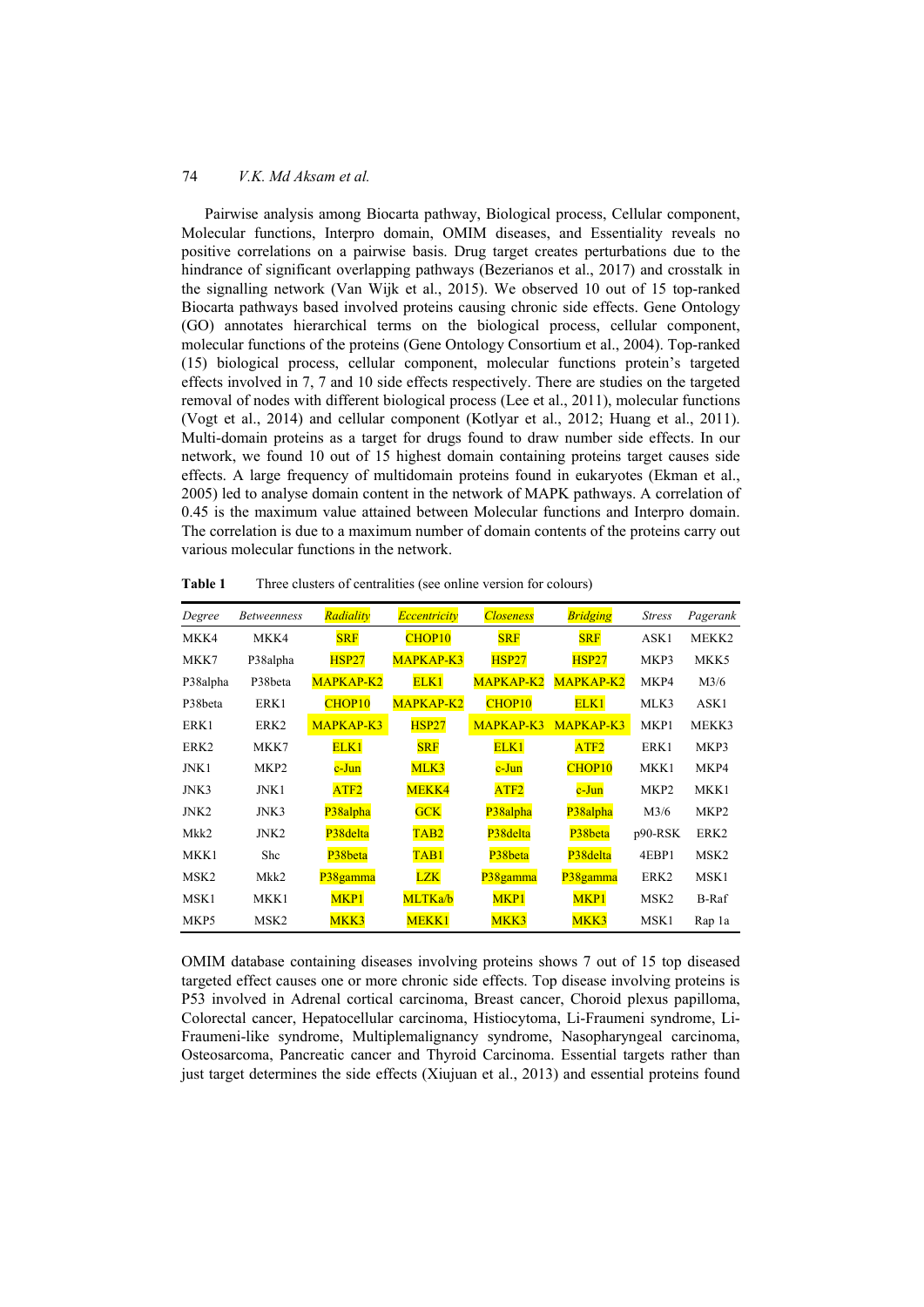to cause side effects on drug targets (Liu and Altman, 2015). We found the mixed observation of essential and non-essential proteins causing side effects. Out of 41 essential proteins, only 17 found to cause one or more chronic side effects.



**Figure 3** Error plot on training sets (47) with small value mean squared error (MSE)



**Figure 4** Test and validation data are good data points to overfitting (see online version for colours)

 $-1$   $-1$ 



*3.2 ANN based prediction of less side effect causing drug targets* 

ANN model is constructed to predict the side effects by considering network topologies – Degree, Betweenness, Radiality, Eccentricity, Closeness, Bridging, Stress and Pagerank and Functional properties – Biocarta pathway, Biological process, Cellular component, Molecular functions, Interpro domain, OMIM diseases, and Essentiality. We consider 15 collections of attributes in the input layers to learn the neural network in the MATLAB nntool. A multi-layer feed-forward loop is constructed by 10 hidden layers with different input parameters to predict the binary values of side effects  $(1 - side$  effects,  $0 - no$  side effects). Network training function trainingDX is used which updates weights and bias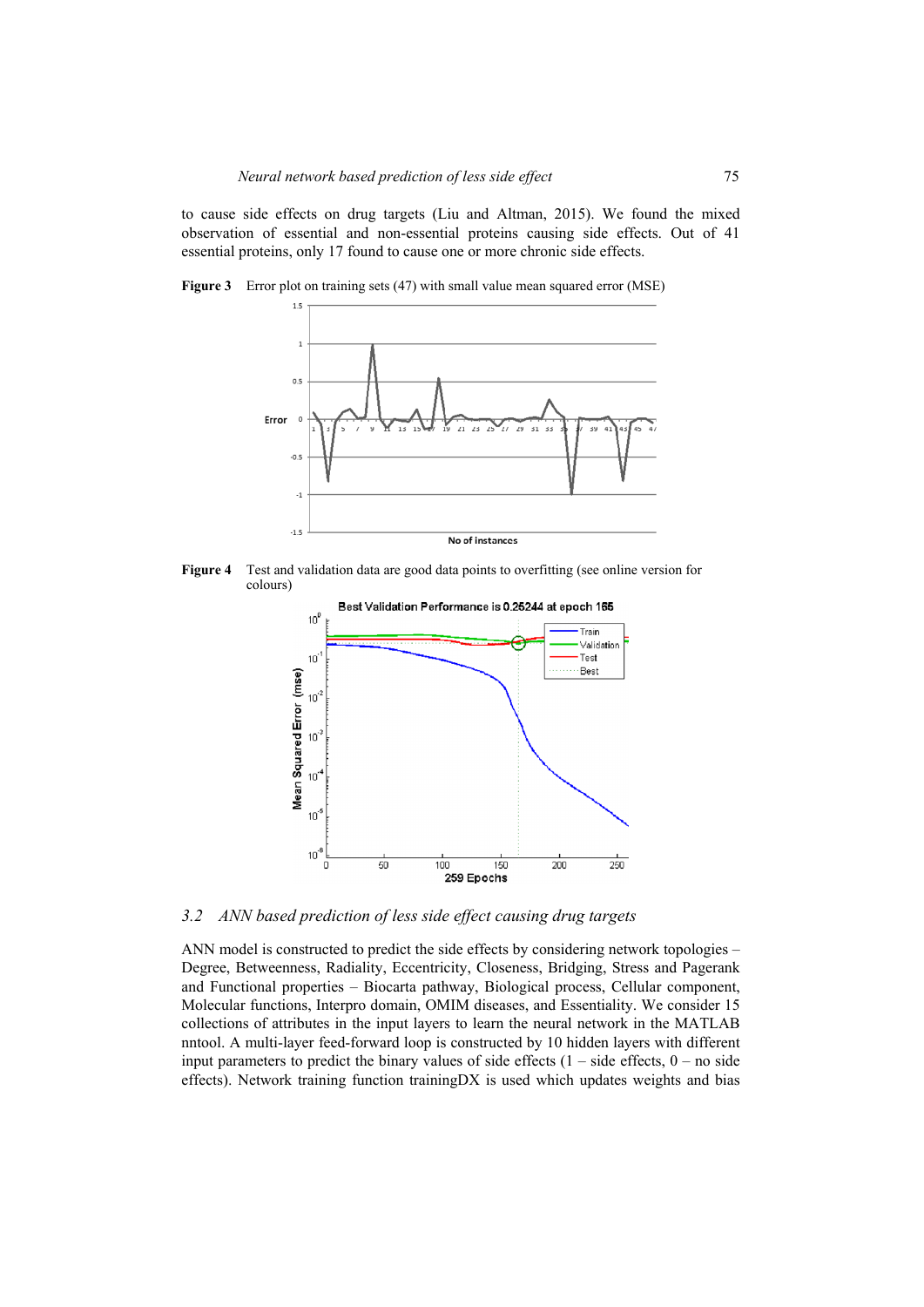values based on gradient descent momentum along with adaptive learning rate. Repeated training is done and performance of the network to predict side effects with small value mean squared error (MSE) (Figure 3). We simulate by using non-targeted nodes to predict its side effects. To train the network, input and target vectors are randomly divided into three sets of data: 70%, 15% and 15% for training, validation, and test respectively (Figure 4). We normalised the data of small variation in the MSE values shows the performance of the network in the training set of 47 proteins (Figure 3). Most of the proteins contain the value zero indicating to reveal actual values. The predictive simulation carried out in 36 proteins and 15 side effect free non-targeted proteins Shc, Rap 1a, Mos, Tpl-2, PAC1, 4EBP1, GAB1, LAD, MEF2, ZAK, GADD45, TAB2, TAB1, ELK1, SRF as the potential cancer drug targets.

### **4 Conclusions**

We revealed the inter-relationship among the topological and functional characteristics in the network of MAPK pathways. We use Kendall's coefficient of correlation among the 15 features and observed a very few positive correlation between them. Three clusters of relations observed are

- 1 Correlation of 0.74 between Degree and Betweenness
- 2 Correlation of nearby 0.88 and above between every pair of Radiality, Eccentricity, Closeness, and Bridging
- 3 Correlation of 0.34 between Stress and Pagerank.

Furthermore, among three clusters the top centrality nodes overlap within clusters. Top overlapping nodes in cluster 1 and 3 carry out dual topological roles and top overlapping nodes in cluster 2 carries four topological roles (Radiality, Eccentricity, Closeness, and Bridging). Topological analysis of the top overlapping nodes in the clusters contributes towards the complexity of the network. Each of the top centrality nodes (15) targeted effect causes more numbers of side effects (Degree – 12, Betweenness – 11, Radiality, Bridging and Closeness – 8, Eccentricity – 6, Stress – 9 and Pagerank – 8). Very low correlations were observed in the topological and functional features in our network. Functional features based pairwise analysis also reveals no positive correlations among Biocarta pathway, Biological process, Cellular component, Molecular functions, Interpro domain, OMIM diseases, and Essentiality. Top Biocarta overlapping pathway nodes (15) are causing chronic side effects in 10 protein targets. A biological process, Cellular component, Molecular functions protein's targeted effects lead to the 7, 7 and 10 chronic side effects respectively. OMIM based top disease involving seven nodes found to cause chronic side effects. Less number of essential proteins is found to involve in side effects as (41 essential proteins only 17 found to cause one or more chronic side effects. We consider both topological and functional 15 features to train the neural network to the binary prediction of side effects causing and side-effect free protein targets. Non-targeted proteins (36) are used to predict side-effect free proteins. We found side effect free nontargeted proteins (13) Shc, Rap 1a, Mos, Tpl-2, PAC1, 4EBP1, GAB1, LAD, MEF2, GADD45, TAB2, ELK1, SRF as the potential cancer drug targets.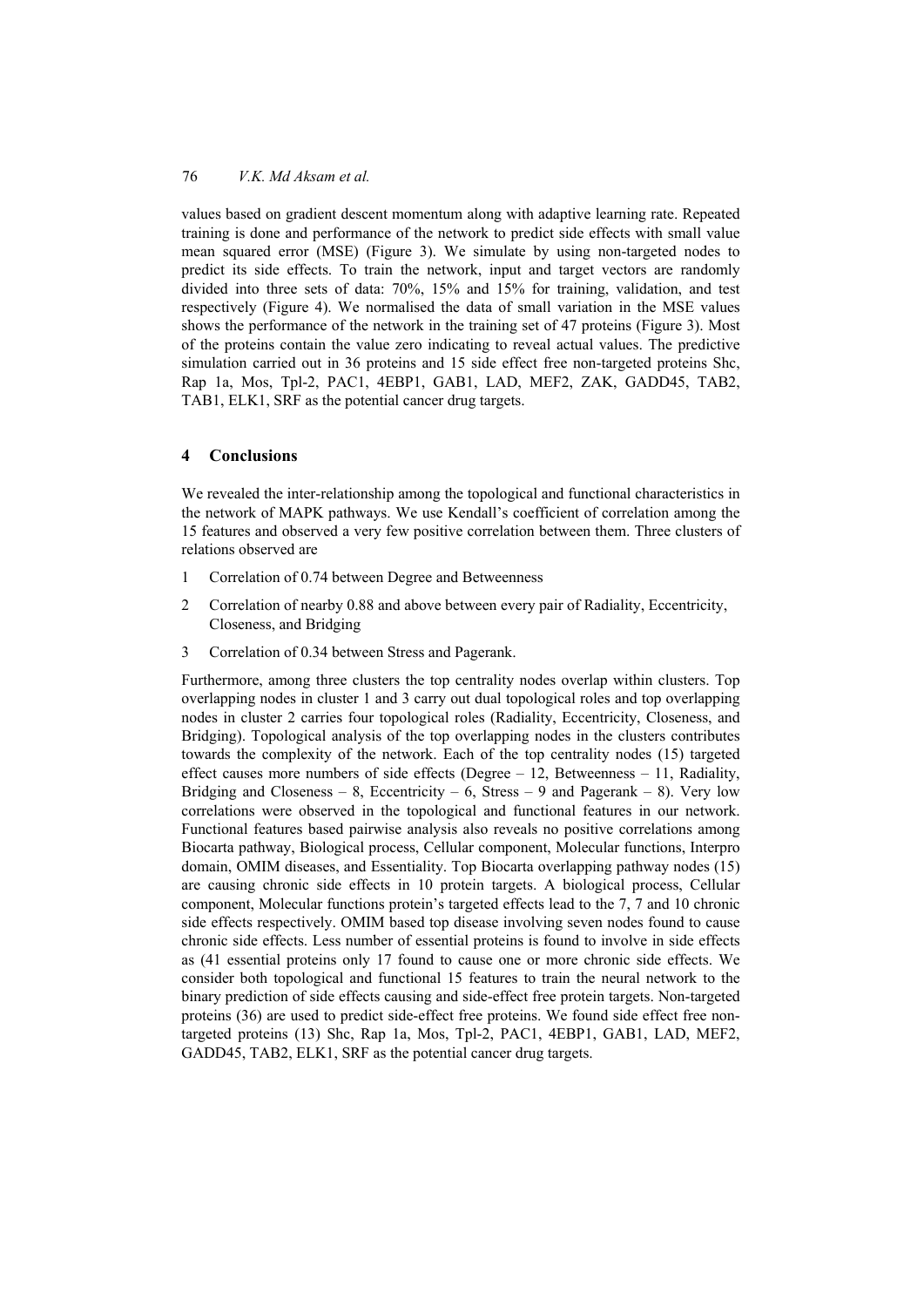### **References**

- Apweiler, R., Attwood, T.K., Bairoch, A., Bateman, A., Birney, E., Biswas, M., Bucher, P., Cerutti, L., Corpet, F., Croning, M.D. and Durbin, R. (2001) 'The interpro database, an integrated documentation resource for protein families, domains and functional sites', *Nucleic Acids Research*, Vol. 29, No. 1, pp.37–40.
- Bastian, M., Heymann, S. and Jacomy, M. (2009) 'Gephi: an open source software for exploring and manipulating networks', *Icwsm*, Vol. 8, pp.361–362.
- Bender, A., Scheiber, J., Glick, M., Davies, J.W., Azzaoui, K., Hamon, J., Urban, L., Whitebread, S. and Jenkins, J.L. (2007) 'Analysis of pharmacology data and the prediction of adverse drug reactions and off-target effects from chemical structure', *ChemMedChem*, Vol. 2, No. 6, pp.861–873.
- Bezerianos, A., Dragomir, A. and Balomenos, P. (2017) 'Networks and pathways in systems pharmacology', *Computational Methods for Processing and Analysis of Biological Pathways*, Springer, pp.11–46.
- Dennis, G., Sherman, B.T., Hosack, D.A., Yang, J., Gao, W., Lane, H.C. and Lempicki, R.A. (2003) 'David: database for annotation, visualization, and integrated discovery', *Genome Biology*, Vol. 4, No. 9, p.R60.
- Dimitri, G.M. and Lió, P. (2017) 'Drugclust: a machine learning approach for drugs side effects prediction', *Computational Biology and Chemistry*, Vol. 68, pp.204–210.
- Dorel, M., Barillot, E., Zinovyev, A. and Kuperstein, I. (2015) 'Network based approaches for drug response prediction and targeted therapy development in cancer', *Biochemical and Biophysical Research Communications*, Vol. 464, No. 2, pp.386–391.
- Duran-Frigola, M. and Aloy, P. (2013) 'Analysis of chemical and biological features yields mechanistic insights into drug side effects', *Chemistry & Biology*, Vol. 20, No. 4, pp.594–603.
- Dy, G.K. and Adjei, A.A. (2013) 'Understanding, recognizing, and managing toxicities of targeted anticancer therapies', *CA: A Cancer Journal for Clinicians*, Vol. 63, No. 4, pp.249–279.
- Ekman, D., Björklund, Å.K., Frey-Skött, J. and Elofsson, A. (2005) 'Multidomain proteins in the three kingdoms of life: orphan domains and other unassigned regions', *Journal of Molecular Biology*, Vol. 348, No. 1, pp.231–243.
- Feng, Y., Wang, Q. and Wang, T. (2017) 'Drug target protein-protein interaction networks: a systematic perspective', *BioMed Research International*.
- Feramisco, J.D., Sadreyev, R.I., Murray, M.L., Grishin, N.V. and Tsao, H. (2009) 'Phenotypic and genotypic analyses of genetic skin disease through the online mendelian inheritance in man (omim) database', *Journal of Investigative Dermatology*, Vol. 129, No. 11, pp.2628–2636.
- Gene Ontology Consortium *et al*. (2004) 'The gene ontology (go) database and informatics resource', *Nucleic Acids Research*, Vol. 32, Suppl. 1, pp.D258–D261.
- Grolmusz, V.I. (2015) 'Identifying diabetes-related important protein targets with few interacting partners with the pagerank algorithm', *Royal Society Open Science*, Vol. 2, No. 4, p.140252.
- Hammann, F., Gutmann, H., Vogt, N., Helma, C. and Drewe, J. (2010) 'Prediction of adverse drug reactions using decision tree modeling', *Clinical Pharmacology & Therapeutics*, Vol. 88, No. 1, pp.52–59.
- Huang, L-C., Wu, X. and Chen, J.Y (2011) 'Predicting adverse side effects of drugs', *BMC Genomics*, Vol. 12, No. 5, p.S11.
- Hwang, W., Kim, T., Ramanathan, M. and Zhang, A. (2008) 'Bridging centrality: graph mining from element level to group level', *Proceedings of the 14th ACM SIGKDD International Conference on Knowledge Discovery and Data Mining*, ACM, pp.336–344.
- Isik, Z., Baldow, C., Cannistraci, C.V. and Schroeder, M. (2015) 'Drug target prioritization by perturbed gene expression and network information', *Scientific Reports*, Vol. 5, p.17417.
- Koschützki, D. and Schreiber, F. (2008) 'Centrality analysis methods for biological networks and their application to gene regulatory networks', *Gene Regulation and Systems Biology*, Vol. 2, p.193.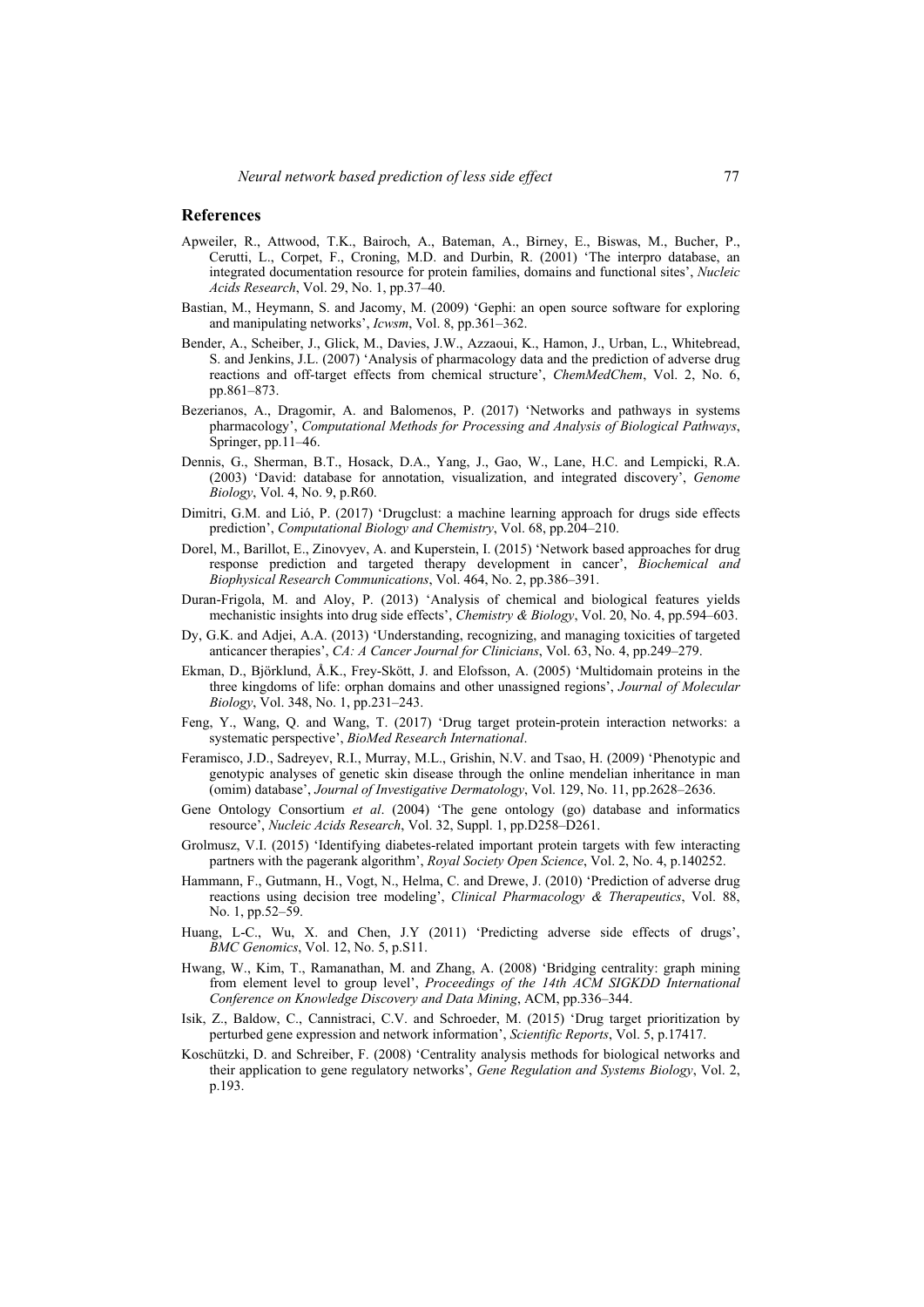- Kotlyar, M., Fortney, K. and Jurisica, I. (2012) 'Network-based characterization of drug-regulated genes, drug targets, and toxicity', *Methods*, Vol. 57, No. 4, pp.499–507.
- Lan, M-Y., Chen, C-L., Lin, K-T., Lee, S-A., Yang, W-L.R., Hsu, C-N., Wu, J-C., Ho, C-Y., Lin, J-C. and Huang, C-Y.F. (2010) 'From npc therapeutic target identification to potential treatment strategy', *Molecular Cancer Therapeutics*, Vol. 9, No. 9, pp.2511–2523.
- Lee, S., Lee, K.H., Song, M. and Lee, D. (2011) 'Building the process-drug–side effect network to discover the relationship between biological processes and side effects', *BMC Bioinformatics*, Vol. 12, No. 2, p.S2.
- Li, X-Q., Xing, T. and Du, D. (2016) 'Identification of top-ranked proteins within a directional protein interaction network using the pagerank algorithm: applications in humans and plants', *Curr. Issues Mol. Biol*., Vol. 20, No. 1.
- Liu, T. and Altman, R.B. (2015) 'Relating essential proteins to drug side-effects using canonical component analysis: a structure-based approach', *Journal of Chemical Information and Modeling*, Vol. 55, No. 7, pp.1483–1494.
- Luo, H., Lin, Y., Gao, F., Zhang, C-T. and Zhang, R. (2013) 'Deg 10, an update of the database of essential genes that includes both protein-coding genes and noncoding genomic elements', *Nucleic Acids Research*, Vol. 42, No. D1, pp.D574–D580.
- Patil, A., Kinoshita, K. and Nakamura, H. (2010) 'Domain distribution and intrinsic disorder in hubs in the human protein–protein interaction network', *Protein Science*, Vol. 19, No. 8, pp.1461–1468.
- Peng, Q. and Schork, N.J. (2014) 'Utility of network integrity methods in therapeutic target identification', *Frontiers in Genetics*, Vol. 5.
- Perez-Lopez, Á.R., Szalay, K.Z., Türei, D., Módos, D., Lenti, K., Korcsmáros, T. and Csermely, P. (2015) 'Targets of drugs are generally, and targets of drugs having side effects are specifically good spreaders of human interactome perturbations', *Scientific Reports*, Vol. 5, p.10182.
- Scardoni, G. and Laudanna, C. (2012) 'Centralities based analysis of complex networks', *New Frontiers in Graph Theory*, InTech Open.
- Shannon, P., Markiel, A., Ozier, O., Baliga, N.S., Wang, J.T., Ramage, D., Amin, N., Schwikowski, B. and Ideker, T. (2003) 'Cytoscape: a software environment for integrated models of biomolecular interaction networks', *Genome Research*, Vol. 13, No. 11, pp.2498– 2504.
- Siramshetty, V.B., Nickel, J., Omieczynski, C., Gohlke, B-O., Drwal, M.N. and Preissner, R. (2016) 'Withdrawn – a resource for withdrawn and discontinued drugs', *Nucleic Acids Research*, Vol. 44, No. D1, pp.D1080–D1086.
- Takeshi, H., Tanaka, H., Suzuki, Y., Nakagawa, S. and Kitano, H. (2009) 'Structure of protein interaction networks and their implications on drug design', *PLoS Computational Biology*, Vol. 5, No. 10, p.e1000550.
- Tang, J. and Aittokallio, T. (2014) 'Network pharmacology strategies toward multi-target anticancer therapies: from computational models to experimental design principles', *Current Pharmaceutical Design*, Vol. 20, No. 1, pp.23–36.
- Tosadori, G., Spoto, F. and Laudanna, C. (2014) *Biological Network Analysis: From Topological Indexes to Biological Applications towards Personalised Medicine*, Universit`a degli Studi di Verona, Corso di Dottorato di Ricerca in Informatica, ciclo 29/2014.
- Van Wijk, R., Tans, S.J., Ten Wolde, P.R. and Mashaghi, A. (2015) 'Non-monotonic dynamics and crosstalk in signaling pathways and their implications for pharmacology', *Scientific Reports*, Vol. 5, p.11376.
- Vogt, I., Prinz, J., Worf, K. and Campillos, M. (2014) 'Systematic analysis of gene properties influencing organ system phenotypes in mammalian perturbations', *Bioinformatics*, Vol. 30, No. 21, pp.3093–3100.
- Wagner, E.F. and Nebreda, Á.R. (2009) 'Signal integration by jnk and p38 mapk pathways in cancer development', *Nature Reviews Cancer*, Vol. 9, No. 8, pp.537–549.